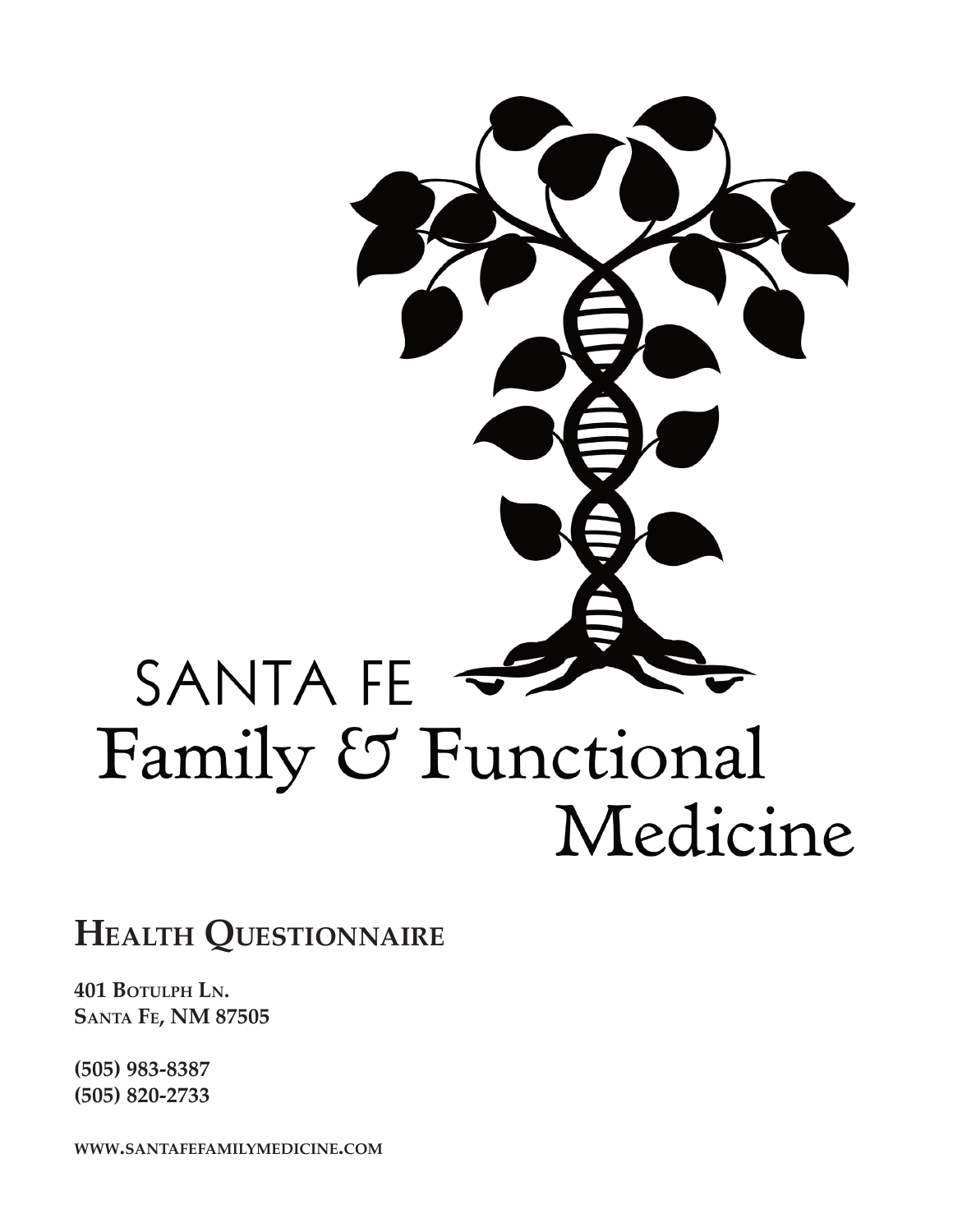

| <b>GENERAL INFORMATION</b>       |                 |                                                                                                                  |        |              |                        |              |
|----------------------------------|-----------------|------------------------------------------------------------------------------------------------------------------|--------|--------------|------------------------|--------------|
| $*$ Name                         | First           |                                                                                                                  | Middle |              | Last                   |              |
| <b>Preferred Name</b>            |                 |                                                                                                                  |        |              |                        |              |
|                                  |                 |                                                                                                                  |        |              |                        |              |
| Age                              |                 | <u> 1989 - Johann Barn, amerikansk politiker (d. 1989)</u>                                                       |        |              |                        |              |
| $*$ Sex                          | $\bigcirc$ Male | $\circ$ Female                                                                                                   |        |              |                        |              |
| Genetic Background               |                 | $\Box$ African $\Box$ Asian $\Box$ European                                                                      |        |              | $\Box$ Native American | $\Box$ Other |
| <b>Highest Education Level</b>   |                 | $\bigcirc$ High School $\bigcirc$ Graduate $\bigcirc$ Post Graduate                                              |        |              |                        |              |
| <b>Social Security Number</b>    |                 |                                                                                                                  |        |              |                        |              |
| <i><b>*Marital Status</b></i>    |                 | $\circ$ Married $\circ$ Single $\circ$ Divorced $\circ$ Other Spouse's Name                                      |        |              |                        |              |
| <b>Job</b> Title                 |                 | <u> 1989 - John Stein, Amerikaansk politiker (* 1908)</u>                                                        |        |              |                        |              |
| Employer                         |                 | and the control of the control of the control of the control of the control of the control of the control of the |        |              |                        |              |
| *Primary Address Number, Street  |                 | <u> 1989 - Johann Barbara, martxa alemaniar arg</u>                                                              |        |              |                        | Apt. No.     |
|                                  | City            | <u>State</u>                                                                                                     |        |              | $Zip+4$                |              |
| Alternate Address Number, Street |                 |                                                                                                                  |        |              |                        | Apt. No.     |
|                                  |                 |                                                                                                                  |        | State        | $Zip+4$                |              |
| <i>*Home Phone</i>               |                 | <u> 1989 - Andrea Andrew Maria (h. 1989).</u>                                                                    |        |              |                        |              |
| <b>Work Phone</b>                |                 | the contract of the contract of the contract of the contract of the contract of the contract of the              |        |              |                        |              |
| Cell Phone                       |                 |                                                                                                                  |        |              |                        |              |
| Fax                              |                 |                                                                                                                  |        |              |                        |              |
| E-mail                           |                 |                                                                                                                  |        |              |                        |              |
| *Emergency Contact / Name        |                 |                                                                                                                  | Phone  |              | Relationship           |              |
| *Guardian (if under 18) Address  |                 |                                                                                                                  |        | Apt.No.      |                        |              |
|                                  | City            |                                                                                                                  |        | <b>State</b> | $Zip+4$                |              |
|                                  |                 | Social Security # of Responsible Party                                                                           |        |              |                        |              |

 \* Required information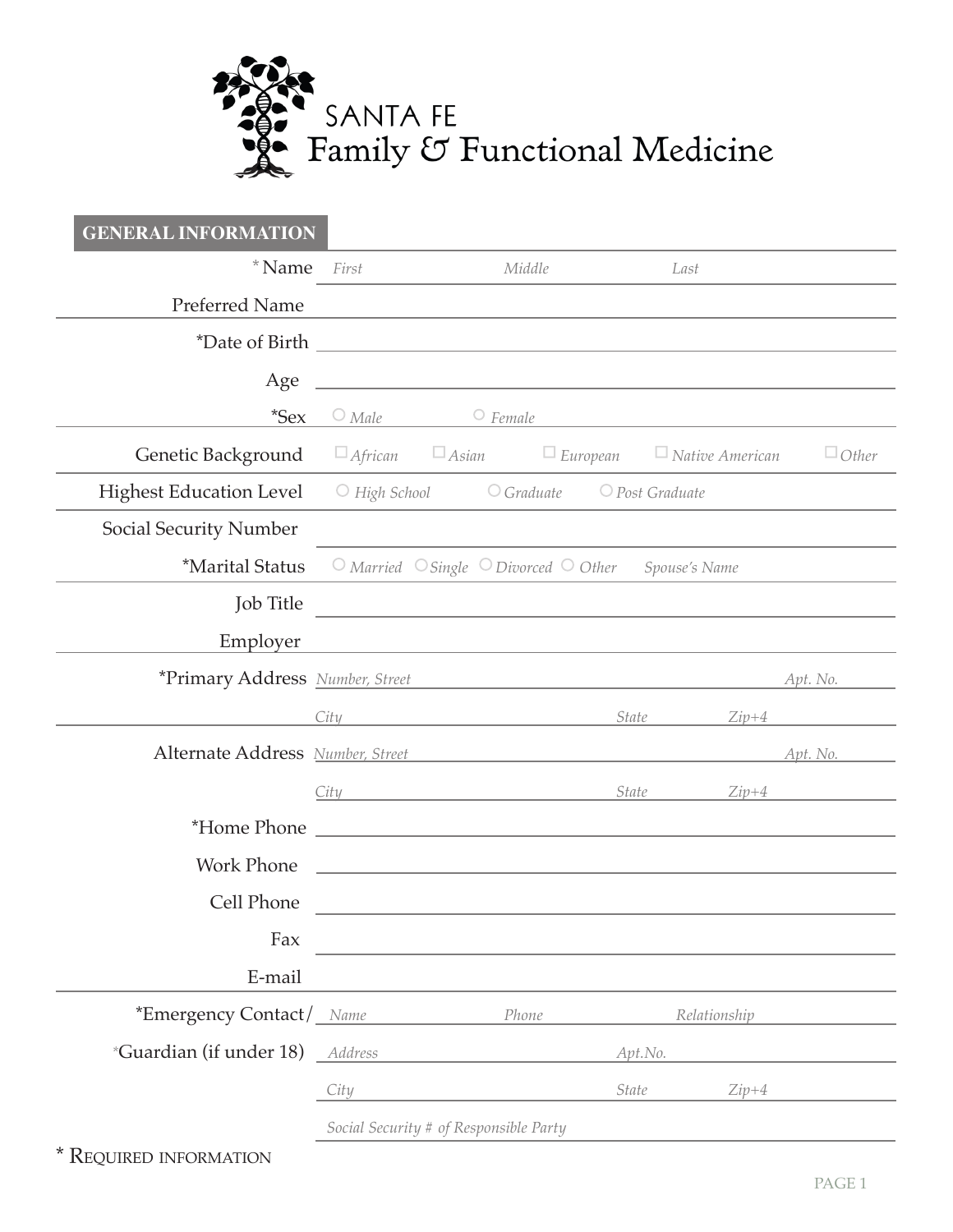| <i>*Primary Insurance Company Name</i> |                                                      | Policy #     | Group #                     |
|----------------------------------------|------------------------------------------------------|--------------|-----------------------------|
|                                        | Claims Address                                       |              |                             |
|                                        | City                                                 | <i>State</i> | $Zip+4$                     |
|                                        | Phone                                                |              |                             |
|                                        | *Policy Holder's Name                                |              | <i>*Policy Holder's DOB</i> |
|                                        | *Policy Holder's Address (if different from Patient) |              |                             |
|                                        | City                                                 | <i>State</i> | $Zip+4$                     |
| Secondary Insurance                    | Company Name                                         | Policy #     | Group #                     |
| (if Applicable)                        | Claims Address                                       |              |                             |
|                                        | City                                                 | <i>State</i> | $Zip+4$                     |
|                                        | Phone                                                |              |                             |

*I understand that I am responsible for all charges not paid by my insurance company. I understand that if my insurance has not paid my claim within 90 days, the balance is my responsibility. I authorize the release of medical information to my insurance company. If insurance claims are filed through this office, I authorize medical benefits for those services to be paid to this office. If my insurance company (including Medicaid/Presbyterian Salud) requires a prior authorization referral, it is my responsibility to obtain this referral from my primary care physician prior to visiting Santa Fe Family and Functional Medicine. In the event that I choose to be seen without prior authorization, I understand that I will be responsible for services rendered. I further under stand that payment, co-payment and deductible payments for all office services are due at the time of visit. If payment or co-payment is not made at the time of service, an additional fee may be added to my bill.*

*CASH, CHECKS AND CREDIT CARDS ACCEPTED*

*\*Signature*

How did you hear about our practice?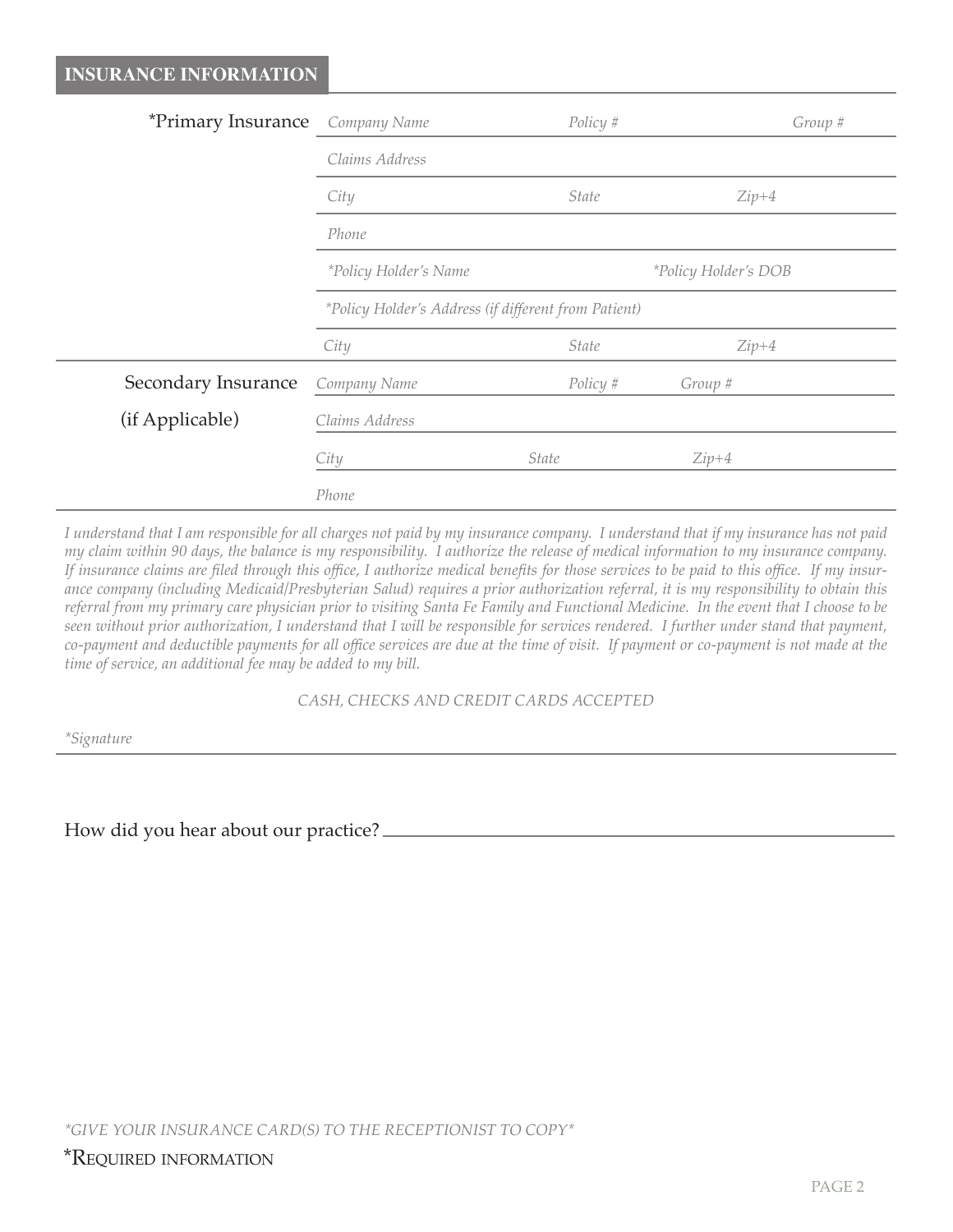# Privacy Practices Acknowledgment

I have received the Notice of Privacy Practices. Santa Fe Family and Functional Medicine may use or disclose my PHI (Protected Health Information) for treatment purposes, to ensure my bills are paid and to operate the business of the practice.

*Patient Signature (or Signature of Parent or Guardian of Minor Date*

*Witness Signature Date*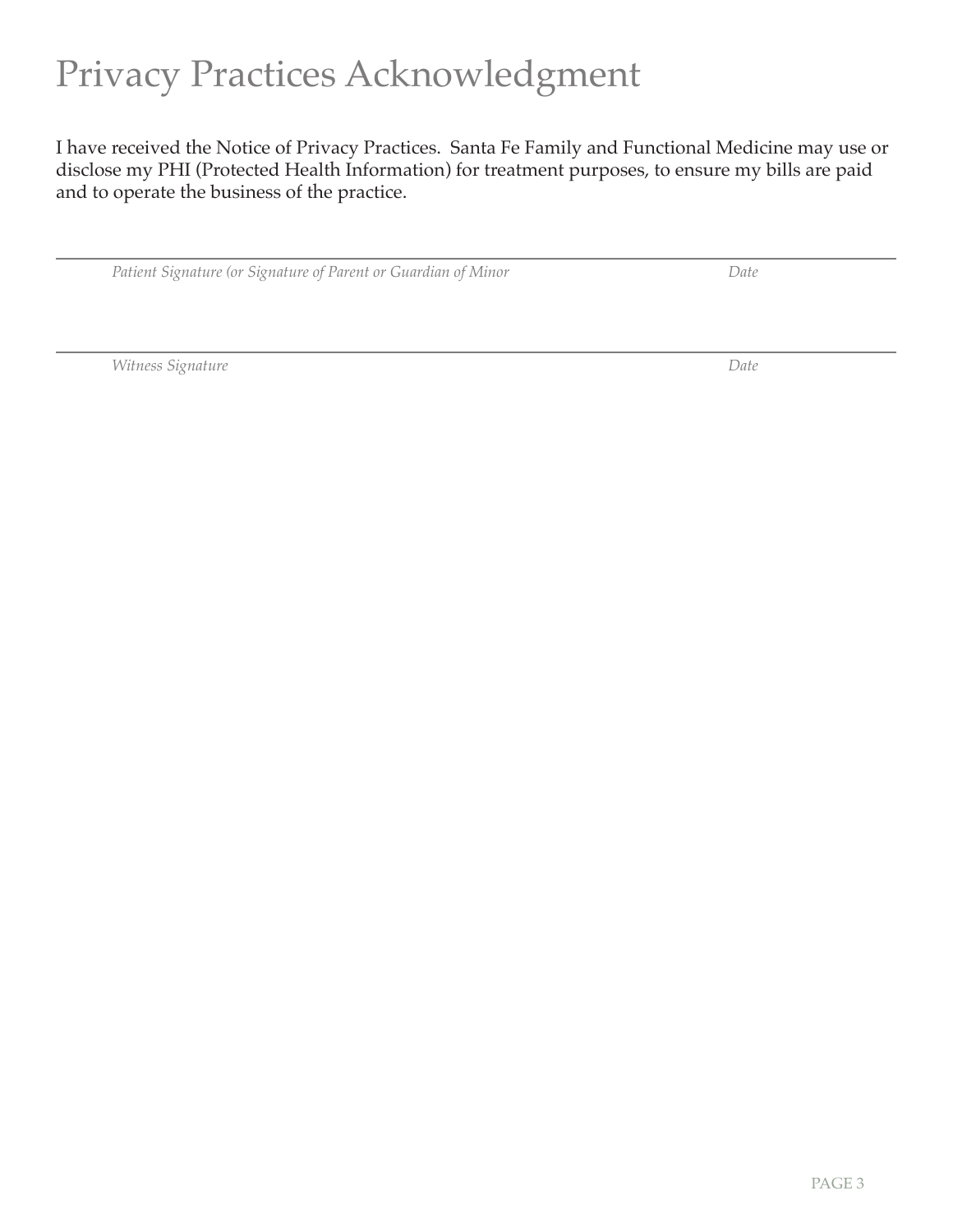# Medical Questionnaire

| <b>ALLERGIES</b>                                                                                    |                     |  |
|-----------------------------------------------------------------------------------------------------|---------------------|--|
| Medications/ Supplement/ Food                                                                       | Reaction            |  |
|                                                                                                     |                     |  |
|                                                                                                     |                     |  |
|                                                                                                     |                     |  |
|                                                                                                     |                     |  |
|                                                                                                     |                     |  |
| <b>COMPLAINTS/CONCERNS</b>                                                                          |                     |  |
|                                                                                                     |                     |  |
|                                                                                                     |                     |  |
| If you had a magic wand and could erase three problems, what would they be?                         |                     |  |
| 1.<br>the control of the control of the control of the control of the control of                    |                     |  |
| 2.                                                                                                  |                     |  |
| 3.                                                                                                  |                     |  |
|                                                                                                     |                     |  |
| When was the last time you felt well?<br><u> </u>                                                   |                     |  |
| Did something trigger your change in health?<br><u>Did something trigger your change in health?</u> |                     |  |
|                                                                                                     |                     |  |
| What makes you feel worse?                                                                          |                     |  |
| What makes you feel better?                                                                         |                     |  |
| Please list current and ongoing problems in order of priority:                                      |                     |  |
| $\vert \vert$ $\vert$ $\vert$ $\vert$ $\vert$ $\vert$ $\vert$ $\vert$                               | $\lfloor - \rfloor$ |  |
|                                                                                                     |                     |  |

| Describe Problem         | Nild | Moderate | Severe | Prior Treatment/Approach | Excellent        | Pood | Fair |
|--------------------------|------|----------|--------|--------------------------|------------------|------|------|
| Example: Post Nasal Drip |      | X        |        | Elimination Diet         | $\boldsymbol{X}$ |      |      |
|                          |      |          |        |                          |                  |      |      |
|                          |      |          |        |                          |                  |      |      |
|                          |      |          |        |                          |                  |      |      |
|                          |      |          |        |                          |                  |      |      |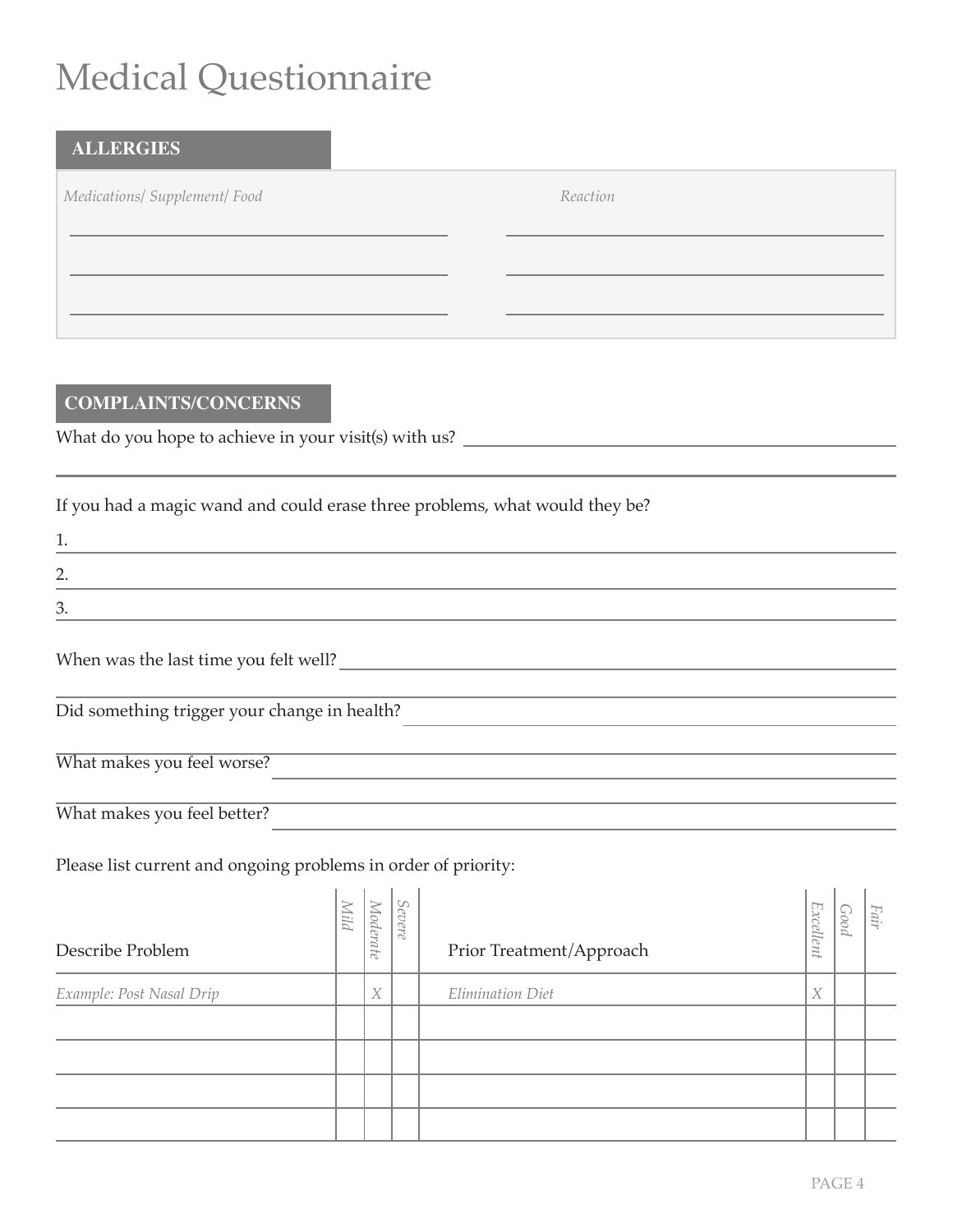#### **MEDICAL HISTORY** DISEASES/DIAGNOSIS/CONDITIONS  $\Box$  Past Condition  $\Box$  = Ongoing Condition *Check appropriate box and provide date of onset* GASTROINTESTINAL **GENITAL AND URINARY SYSTEMS**  $\Box$  Kidney Stones Irritable Bowel Syndrome  $\Box$  Inflammatory Bowel Disease  $\Box$ Gout  $\Box$   $\Box$ Interstitial Crohn's  $\Box$  $\Box$  Ulcerative Colitis Cystitis  $\Box$  $\Box$  $\Box$ Gastritis or Peptic Ulcer Disease  $\Box$  $\overline{\overline{a}}$  $\Box$  GERD (reflux)  $\Box$   $\Box$  Celiac Disease Erectile Dysfunction  $\Box$ Other  $\Box$  Other  $\Gamma$ **CARDIOVASCULAR**<br> **E E Heart Attack** da  $\Box$   $\Box$  Osteoarthritis Heart Attack *date*   $\Box$  Fibromyalgia  $\frac{\Box}{\Box}$ Other Heart Disease  $\Box$   $\Box$  Chronic Pain Stroke *date*  $\Box$   $\Box$  Other  $\Box$ Elevated Cholesterol  $\Box$ Arrythmia (irregular heart rate)  $\Box$ Hypertension (high blood pressure)  $\Box$ Rheumatic Fevert  $\Box$ Autoimmune Disease  $\Box$ Mitral Valve Prolapse  $\Box$  $\Box$  Rheumatoid Arthritis  $\Box$ Other  $\Box$   $\Box$  Lupus SLE **METABOLIC/ENDOCRINE** Herpes-Genital  $\Box$  $\Box$   $\Box$ Type 1 Diabetes  $\Box$  $\Box$  $\Box$   $\Box$ Type 2 Diabetes (frequent infections)  $\Box$  Hypoglycemia  $\Box$ Food Allergies  $\Box$  Metabolic Syndrome

- (Insuline Resistance or Pre-Diabetes)
- $\Box$ Hypothyroidism (low thyroid)  $\Box$
- Hyperthyroidism (overactive thyroid)  $\Box$   $\Box$
- Endocrine Problems
- $\Box$  Polycystic Ovarian Syndrome (PCOS)
- $\Box$  $\Box$  Infertility
- $\Box$ Weight Gain
- $\Box$ Weight Loss  $\Box$
- $\Box$ Frequent Weigh Fluctuations  $\Box$  $\Box$
- Bulimia  $\Box$  $\Box$
- Anorexia  $\Box$  $\Box$
- Binge Eating Disorder  $\Box$ 
	- Night Eating Syndrome
- $\Box$   $\Box$  Eating Disorder (non-specific)<br> $\Box$   $\Box$  Other
	- **Other**

## **CANCER**

- **□ Lung Cancer**  $\Box$
- □ Breast Cancer  $\Box$
- $\Box$ □ Colon Cancer  $\Box$ □ Ovarian Cancer
- $\Box$ □ Prostate Cancer
	- □ Skin Cancer
- 0  $\Box$   $\Box$  Other

## Frequent Urinary Tract Infections Frequent Yeast Infections **MUSCULOSKELETAL PAIN INFLAMATORY/AUTOIMMUNE**<br> **<u>E E** Chronic Fatigue Syndrome</u> Chronic Fatigue Syndrome  $\Box$   $\Box$  Immune Deficiency Disease<br> $\Box$   $\Box$  Herpes-Genital Severe Infectious Disease Poor Immune Function  $\frac{\Box}{\Box}$  $\Box$ Environmental Allergies  $\Box$   $\Box$ Multiple Chemical Sensitivities  $\Box$  Latex Allergy  $\Box$  Other **RESPIRATORY DISEASES** Asthma E Chronic Sinusitus  $\Box$ L Bronchitis  $\Box$ E Emphysema/COPD  $\Box$  $\Box$ Pneumonia  $\Box$ Tuberculosis  $\Box$ Sleep Apnea  $\Box$  $\Box$  Other

**SKIN DISEASES**

- Eczema
- $\Box$ Psoriasis Acne
- $\Box$ Melanoma  $\Box$
- □. □ Skin Cancer

## □ Other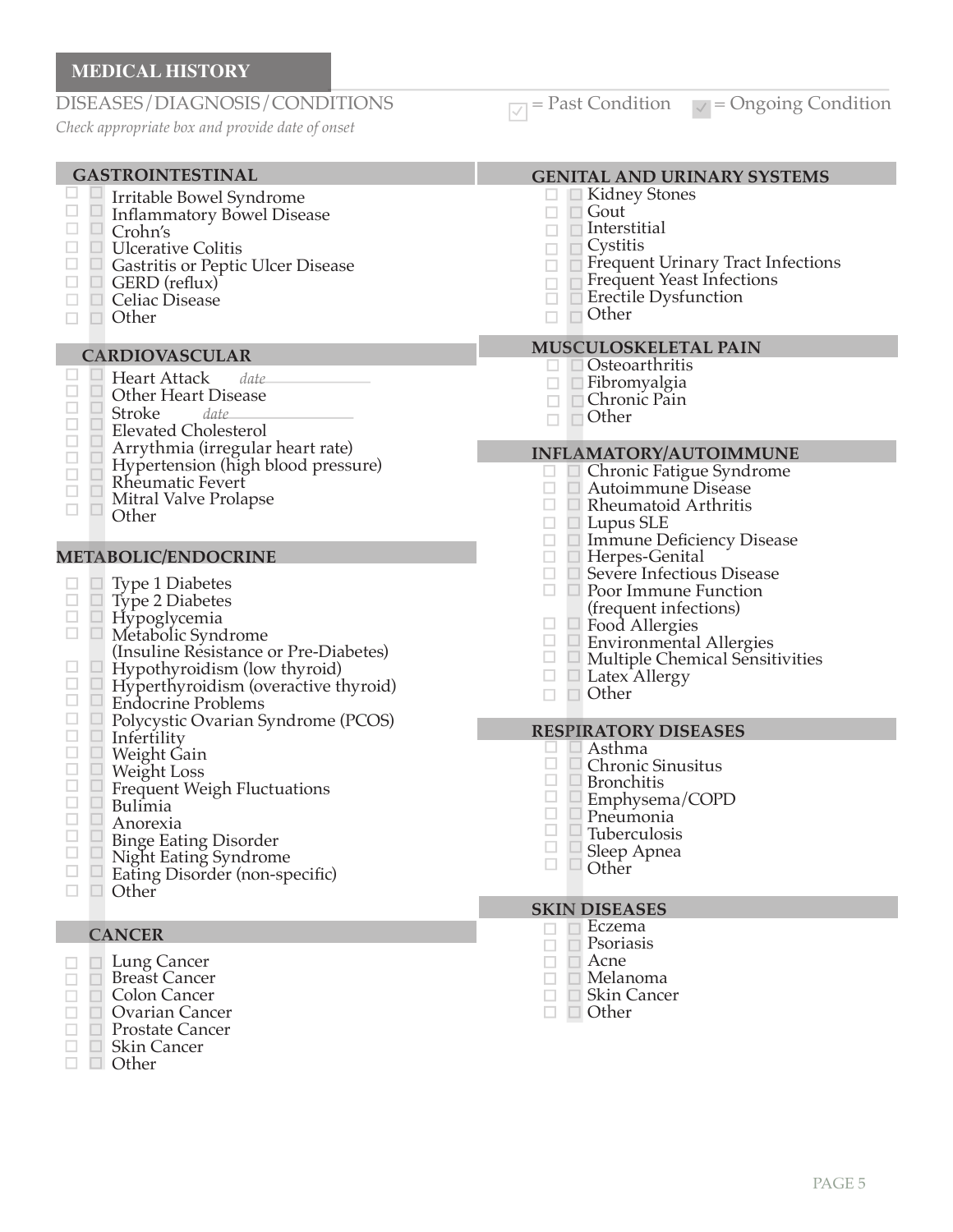$\sqrt{ }$  = Past Condition  $\sqrt{ }$  = Ongoing Condition

|  | Depression<br>Anxiety  |
|--|------------------------|
|  | Bipolar Disorder       |
|  | Schizophrenia          |
|  | Headaches              |
|  | Migraines<br>ADD/ ADHD |
|  |                        |
|  |                        |

### preventative tests and date of last test

*check box if yes and provide date*

- $\Box$  Full Physical Exam
- $\Box$  Bone Density
- Colonoscopy
- □ Cardiac Stress Test
- □ EBT Heart Scan
- $\Box$  EKG
- Hemoccult Test-stool test for blood

HOSPITALIZATIONS ONone

- $\Box$  MRI
- CT Scan
- Upper Endoscopy
- Upper GI Series
- $\Box$  Ultrasound

#### **INJURIES**

#### *check box if yes*

- $\Box$  Back Injury
- $\Box$  Neck Injury
- □ Head Injury
- Broken Bones
- Other

## $\Box$  Autism

- $\Box$  Mild Cognitive Impairment
- $\Box$  Memory Problems
- Parkinson's Disease
- Multiple Sclerosis
- $\overline{\phantom{a}}$ ALS
- Seizures
- □ Other Neurological Problems

#### **SURGERIES**

*check box if yes and provide date of surgery*

- $\Box$  Appendectomy
- $\Box$  Hysterectomy +/- Ovaries
- $\Box$  Gall Bladder
- Hernia **BE**
- $\Box$ Tonsillectomy
- $\Box$   $\Box$  Dental Surgery
- $\Box$   $\Box$  Joint Replacement Knee/Hip
- $\Box$  Heart Valve Surgery Bypass Valve
- Angioplasty or Stent
- Pacemaker
- $\Box$   $\Box$  Other
- $\Box$   $\Box$  None

#### BLOOD TYPE:

 $\bigcirc A \bigcirc B \bigcirc AB \bigcirc O \bigcirc UNKNOWN$ 

 $\bigcirc$ RH -  $\bigcirc$ RH+

| Date | Reason |  |  |  |
|------|--------|--|--|--|
|      |        |  |  |  |
|      |        |  |  |  |
|      |        |  |  |  |
|      |        |  |  |  |

#### COMMENTS: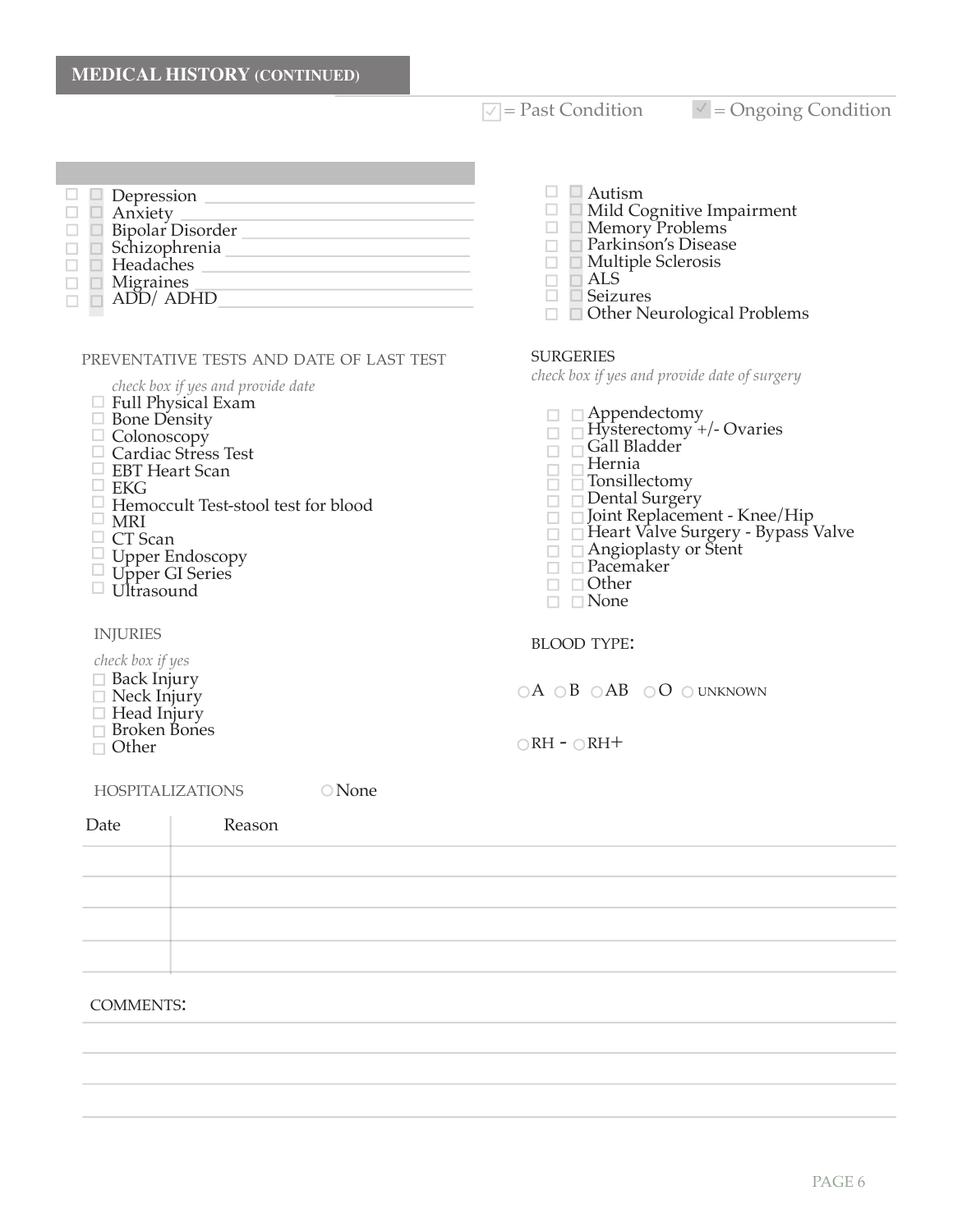| <b>OBSTETRIC HISTORY</b> check box if yes and provide number of                                   |                                                                                |  |  |  |  |  |  |  |
|---------------------------------------------------------------------------------------------------|--------------------------------------------------------------------------------|--|--|--|--|--|--|--|
| $\Box$ Pregnancies $\Box$ $\Box$ Caesarean $\Box$ $\Box$ Vaginal Deliveries $\Box$                |                                                                                |  |  |  |  |  |  |  |
| □ Miscarriage <u>Cabortion</u> CLiving Children                                                   |                                                                                |  |  |  |  |  |  |  |
| $\Box$ Post Partum Depression $\Box$ Toxemia $\Box$ Gestaional Diabetes $\Box$ Baby over 8 pounds |                                                                                |  |  |  |  |  |  |  |
| □Breast Feeding For how long?                                                                     |                                                                                |  |  |  |  |  |  |  |
| MENSTRUAL HISTORY                                                                                 |                                                                                |  |  |  |  |  |  |  |
| Age at first period: Menses Frequency: Length: Pain: Yes ONo                                      | Clotting: $\bigcirc$ Yes $\bigcirc$ No                                         |  |  |  |  |  |  |  |
| Has your period ever skipped? For how long?                                                       |                                                                                |  |  |  |  |  |  |  |
| Last Menstrual Period:                                                                            |                                                                                |  |  |  |  |  |  |  |
| Use of hormonal contraception: $\Box$ Birth Control Pills                                         | □Patch □Nuva Ring How Long?                                                    |  |  |  |  |  |  |  |
|                                                                                                   | Do you use contraception? OYes ONo □Condom □Diaphragm □IUD □ Partner Vasectomy |  |  |  |  |  |  |  |
| WOMEN'S DISORDERS / HORMONAL IMBALANCES                                                           |                                                                                |  |  |  |  |  |  |  |
| $\Box$ Fibrocystic Breasts $\Box$ Endometriosis $\Box$ Fibroids                                   | $\Box$ Infertility                                                             |  |  |  |  |  |  |  |
| $\square$ Painful Periods $\square$ Heavy periods $\square$ PMS                                   |                                                                                |  |  |  |  |  |  |  |
| Last Mammogram: <u>DBreast Biopsy</u> /Date                                                       |                                                                                |  |  |  |  |  |  |  |
| Last PAP test: <u>Capacity</u> O Normal C Abnormal                                                |                                                                                |  |  |  |  |  |  |  |
|                                                                                                   |                                                                                |  |  |  |  |  |  |  |
| Are you in menopause? OYes ONo                                                                    |                                                                                |  |  |  |  |  |  |  |
| Age at Menopause                                                                                  |                                                                                |  |  |  |  |  |  |  |
| $\Box$ Hot Flashes $\Box$ Mood Swings $\Box$ Concentration/Memory Problems $\Box$ Vaginal Dryness |                                                                                |  |  |  |  |  |  |  |
| □Decreased Libido □Heavy Bleeding □Joint Pains □Headaches □Weight Gain                            |                                                                                |  |  |  |  |  |  |  |
| □Incontinence Palpitations Use of hormone replacement therapy. How long? △                        |                                                                                |  |  |  |  |  |  |  |
|                                                                                                   |                                                                                |  |  |  |  |  |  |  |

## **MEN'S HISTORY (MEN ONLY)**

Have you had a PSA done?  $\bigcirc$  Yes  $\bigcirc$  No PSA Level:  $\Box 0-2$   $\Box 2-4$   $\Box 4-10$   $\Box > 10$  $\square$ Prostate Enlargement  $\square$ Prostate Infection  $\square$ Change in Libido  $\square$ Impotence  $\square$ Difficulty Obtaining an Erection  $\square$  Difficulty Maintaining an Erection Nocturia (urination at night) How many times at night?  $\Box$ Urgency/ Hesitancy / Change in Urinary Stream  $\Box$ Incontinence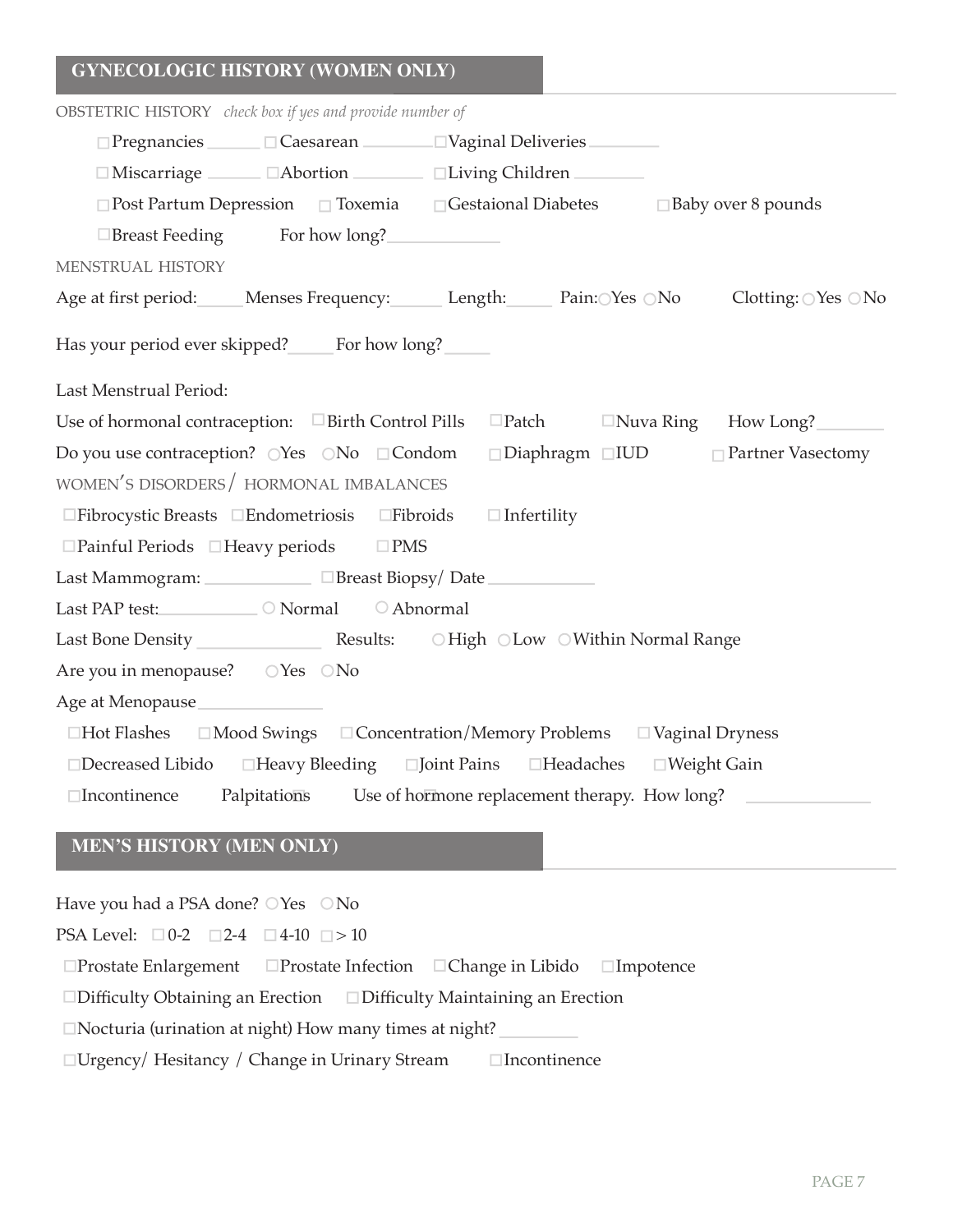## **GI HISTORY**

| Foreign Travel? $OY$ es $ON$ o Where?                  |                        |
|--------------------------------------------------------|------------------------|
| Wilderness Camping? $\qquad$ $\qquad$ Yes $\qquad$ No  | Where?                 |
| Have you ever had severe? $\bigcirc$ Gastroenteritis   | $\bigcirc$ Diarrhea    |
| Do you feel like you digest your food well?            | $\circ$ Yes $\circ$ No |
| Do you get bloated after meals? $\circ$ Yes $\circ$ No |                        |

## **PATIENT BIRTH HISTORY**

| $\bigcirc$ Term                                                        | $\bigcirc$ Premature                              |                 |                   |                      |
|------------------------------------------------------------------------|---------------------------------------------------|-----------------|-------------------|----------------------|
|                                                                        |                                                   |                 |                   |                      |
| Birth Complications:                                                   |                                                   |                 |                   |                      |
|                                                                        |                                                   |                 |                   |                      |
| Age at introduction of: Solid Foods:                                   |                                                   |                 |                   | Dairy: Wheat:        |
| Did you eat a lot of candy or sugar as a chils? $\circ$ Yes $\circ$ No |                                                   |                 |                   |                      |
| <b>DENTAL HISTORY</b>                                                  |                                                   |                 |                   |                      |
| $\Box$ Dental surgery                                                  |                                                   |                 |                   |                      |
|                                                                        | □ Silver Mercury Fillings How many? _____________ |                 |                   |                      |
|                                                                        | $\Box$ Gold Fillings $\Box$ Root Canals           | $\Box$ Implants | $\Box$ Tooth Pain | $\Box$ Bleeding Gums |
| $\Box$ Gingivitis                                                      | $\Box$ Problems with Chewing $\Box$ TMJ           |                 |                   |                      |

Do you floss regularly?  $\bigcirc$  Yes  $\bigcirc$  No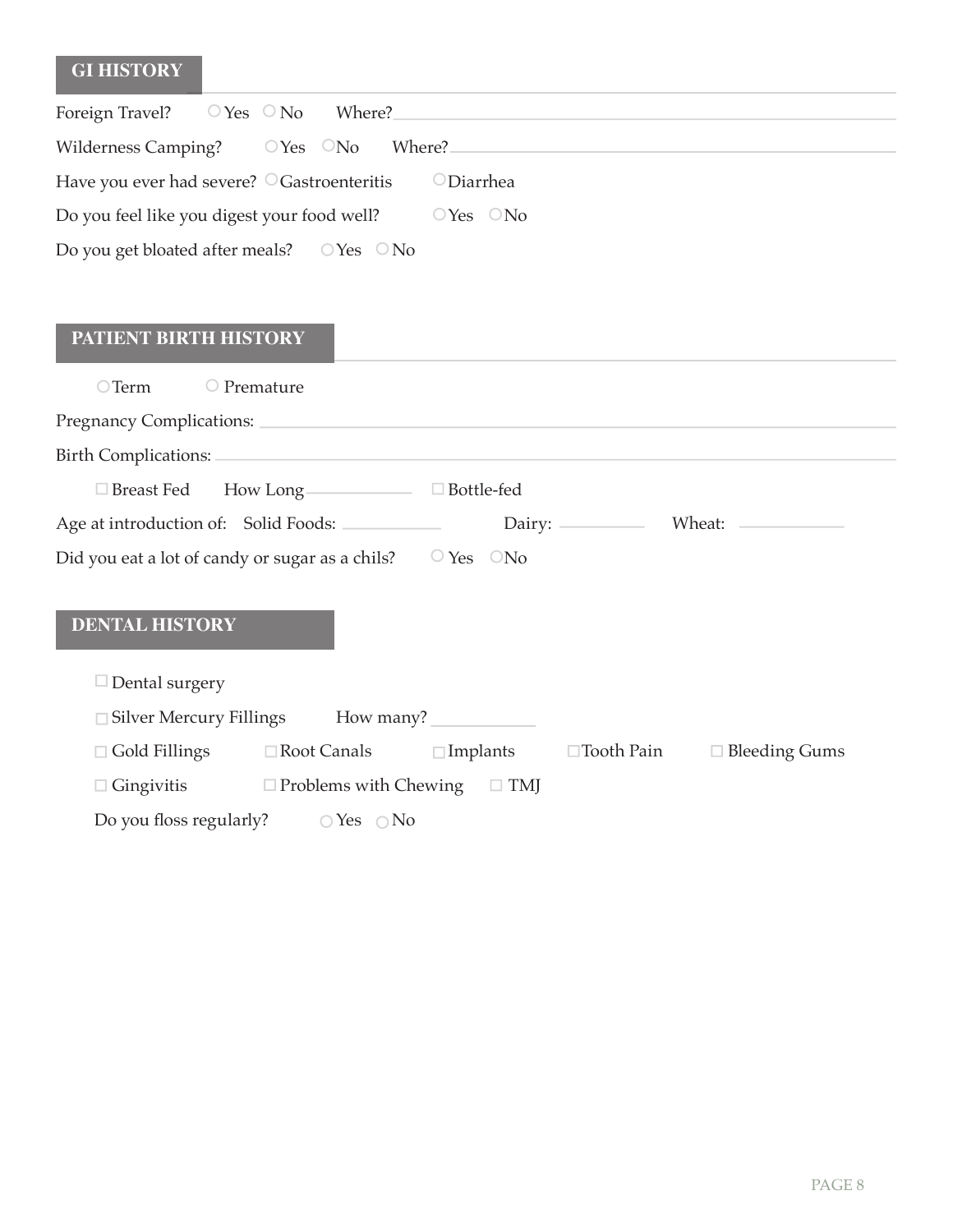#### current medications

| Dose |  | Reason For Use                   |
|------|--|----------------------------------|
|      |  |                                  |
|      |  |                                  |
|      |  |                                  |
|      |  |                                  |
|      |  |                                  |
|      |  |                                  |
|      |  | $ F$ requency Start Date (mm/yy) |

## previous medications *Last 10 Years*

| Medication | Dose | $ Frequency \quad Start \ Date \ (mm/yy)  $ | Reason For Use |
|------------|------|---------------------------------------------|----------------|
|            |      |                                             |                |
|            |      |                                             |                |
|            |      |                                             |                |
|            |      |                                             |                |
|            |      |                                             |                |

## nutritional supplements (vitamins/minerals/herbs / homeopathy)

| Supplication and Brand |  | $Dose$ Frequency Start Date (mm/yy) | Reason For Use |
|------------------------|--|-------------------------------------|----------------|
|                        |  |                                     |                |
|                        |  |                                     |                |
|                        |  |                                     |                |
|                        |  |                                     |                |
|                        |  |                                     |                |
|                        |  |                                     |                |

| Have your medications or supplements ever cause you unusual side effects or problems? OYes ONo |  |
|------------------------------------------------------------------------------------------------|--|
| Describe:                                                                                      |  |

|  |  |  | Have you had prolonged or regular use of NSAIDS - ibuprofin, napraxen (Advil, Aleve)? O Yes O No |  |
|--|--|--|--------------------------------------------------------------------------------------------------|--|
|  |  |  |                                                                                                  |  |

Have you had prolonged or regular use of acetaminophen (Tylenol)?  $\qquad \qquad$   $\qquad$   $\qquad$   $\qquad$   $\qquad$   $\qquad$   $\qquad$   $\qquad$   $\qquad$   $\qquad$   $\qquad$   $\qquad$   $\qquad$   $\qquad$   $\qquad$   $\qquad$   $\qquad$   $\qquad$   $\qquad$   $\qquad$   $\qquad$   $\qquad$   $\qquad$   $\qquad$   $\qquad$   $\q$ 

|  | Have you had prolonged or regular use of Acid Blocking Drugs (Tagamet, Zantac, Prilosec, etc)? OYes ONo |  |  |  |  |
|--|---------------------------------------------------------------------------------------------------------|--|--|--|--|
|  |                                                                                                         |  |  |  |  |

Frequent antibiotics  $> 3$  times/year?  $\qquad$   $\qquad$  Yes  $\qquad$  No

Long term antibiotics?  $\bigcirc$  Yes  $\bigcirc$  No

Use of steroids (prednisone, nasal allergy inhalers) in the past?  $\circ$  Yes  $\circ$  No

Use of oral contraceptives?  $\bigcirc$  Yes  $\bigcirc$  No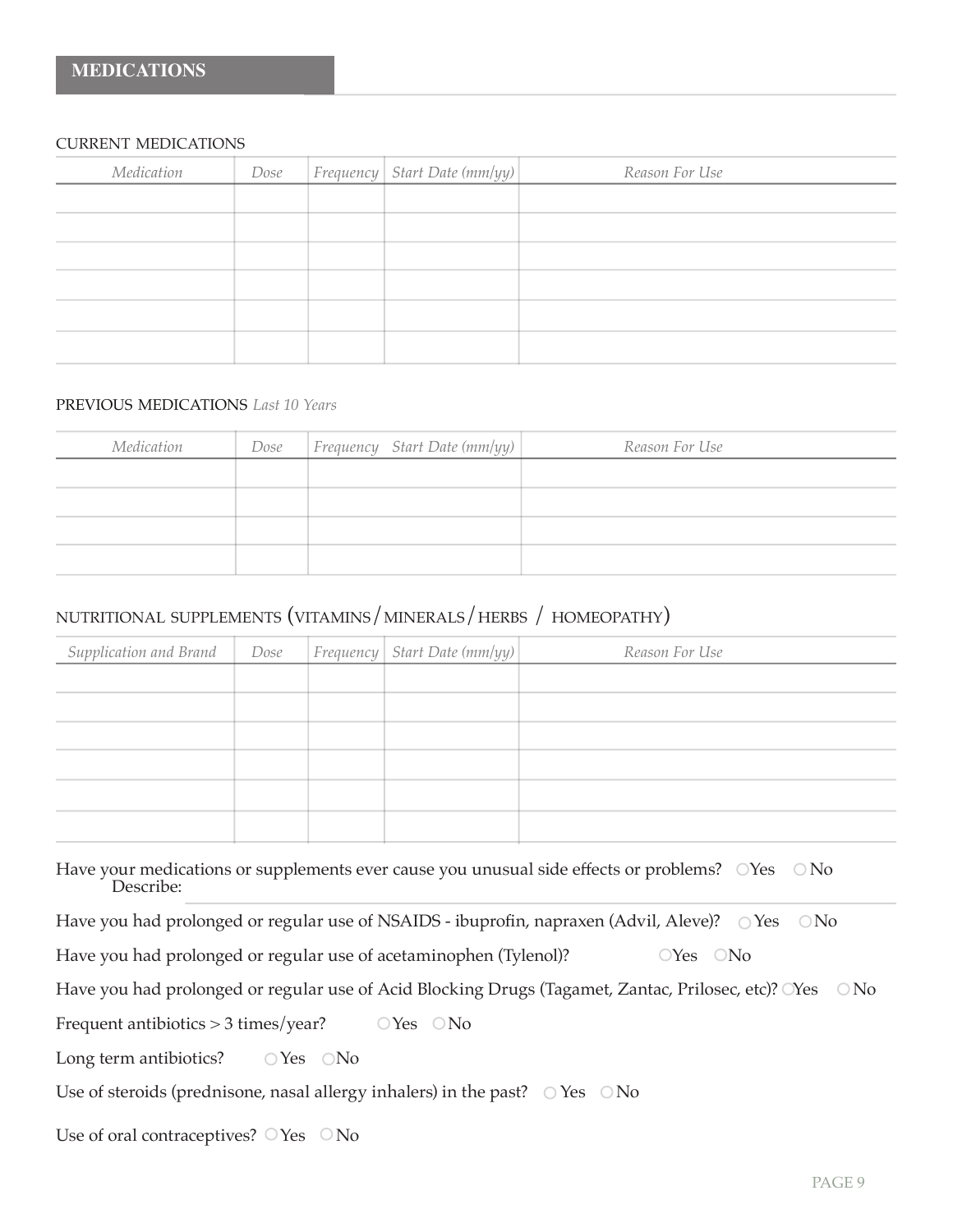#### *Check family members that apply Age at death (if decease Cancers Colon Cancer Breast or Ovarian Cancer Heart Disease Hypertension Obesity Diabetes Stroke (Theumatoid, Psoriatic, Ankylosing Sondylitis) Infamatory Bowel Disease Multiple Sclerosis Auto Immune Disease Irritable Bowel Diseases (such as Lupus) Celiac Disease Asthma Eczema/ Psoriasis Food Allergies, Sensitivities or Intolerances Environmental Sensitivities Dementia Parkinson's ALS or other Motor Neuron Diseases Genetic Disorders Substance Abuse (such as alcoholism) Psychiatric Disorders Depression*  $\leq$ oth er F ath er Broth er(s) Sister(s)  $\bigcap$ hildre n  $\leq$ atern  $\overline{\Xi}$ **Grandm** oth er  $\leq$ atern al Gra n dfath er P atern  $\overline{\Xi}$ Gra n d m oth er P atern al Gra n dfath er A u nts U n cles Oth er *Infamatory Arthritis Age (if still alive)*

PAGE 10

*Bipolar Disease*

*Schizophrenia*

*ADHD Autism*

**FAMILY HISTORY**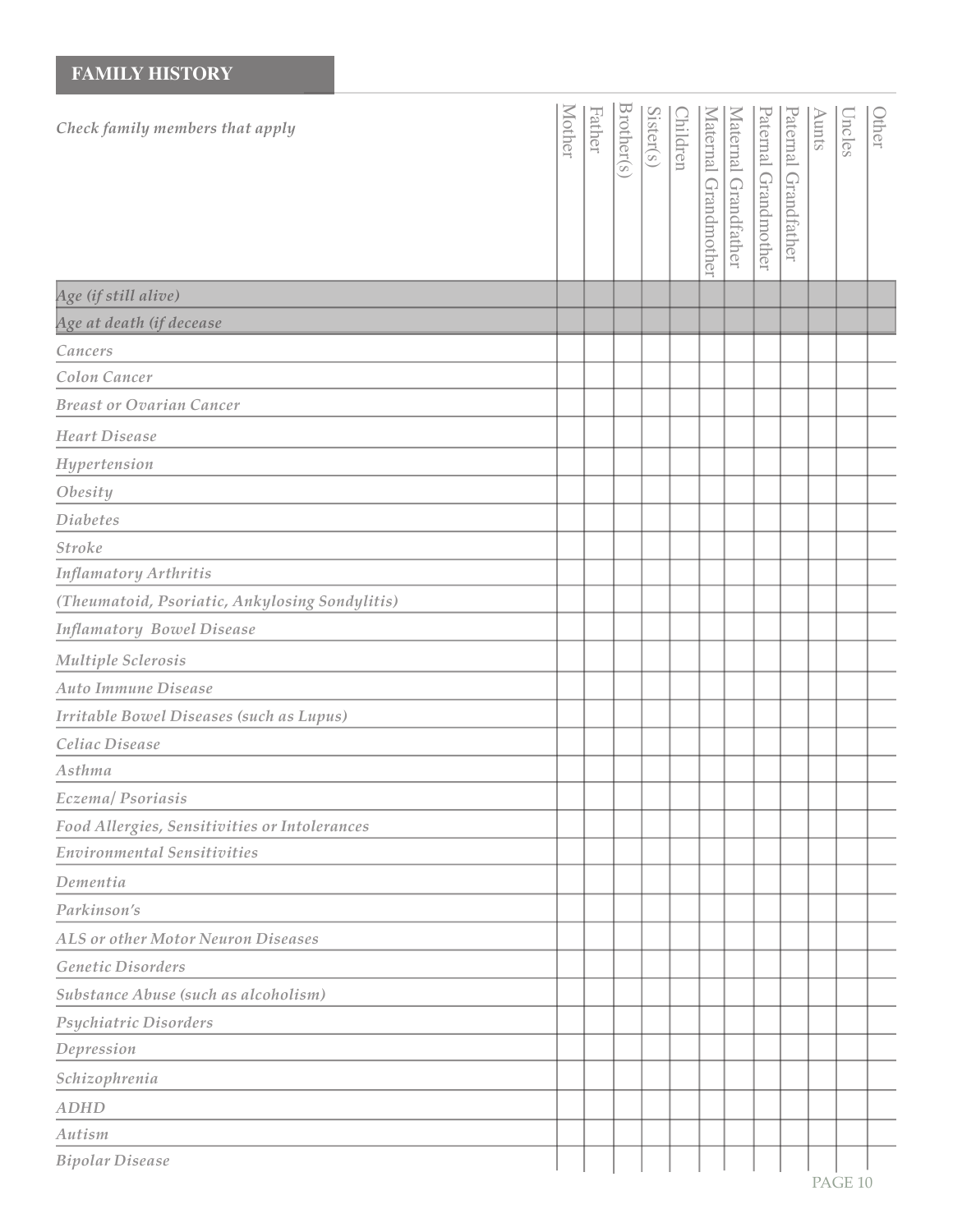## **SOCIAL HISTORY**

| NUTRITIONAL HISTORY                                                                                                                                                                                                                                                                                                                                                                                                     |                                                                                                                                                                                                                                                                                                                                                                                                                                                                                     |
|-------------------------------------------------------------------------------------------------------------------------------------------------------------------------------------------------------------------------------------------------------------------------------------------------------------------------------------------------------------------------------------------------------------------------|-------------------------------------------------------------------------------------------------------------------------------------------------------------------------------------------------------------------------------------------------------------------------------------------------------------------------------------------------------------------------------------------------------------------------------------------------------------------------------------|
| Have you ever had a nutrition consultation?<br>$\bigcirc$ Yes                                                                                                                                                                                                                                                                                                                                                           | $\bigcirc$ No                                                                                                                                                                                                                                                                                                                                                                                                                                                                       |
| Have you ever made any changes in your eating habits because of your health? $\circ$ Yes $\circ$ No                                                                                                                                                                                                                                                                                                                     |                                                                                                                                                                                                                                                                                                                                                                                                                                                                                     |
| Describe:                                                                                                                                                                                                                                                                                                                                                                                                               |                                                                                                                                                                                                                                                                                                                                                                                                                                                                                     |
| Do you currently follow a special diet or nutritional program? O Yes                                                                                                                                                                                                                                                                                                                                                    | $\bigcirc$ No                                                                                                                                                                                                                                                                                                                                                                                                                                                                       |
| check all that apply                                                                                                                                                                                                                                                                                                                                                                                                    |                                                                                                                                                                                                                                                                                                                                                                                                                                                                                     |
|                                                                                                                                                                                                                                                                                                                                                                                                                         | $\Box$ Low fat $\Box$ Low Carbohydrate $\Box$ High Protein $\Box$ Low Sodium $\Box$ Diabetic $\Box$ No Dairy $\Box$ No Wheat                                                                                                                                                                                                                                                                                                                                                        |
| $\Box$ Gluten Restricted $\Box$ Vegetarian $\Box$ Vegan $\Box$ Ultrametabolism                                                                                                                                                                                                                                                                                                                                          |                                                                                                                                                                                                                                                                                                                                                                                                                                                                                     |
| □ Specific Program for Weight Loss/ Maintenance - Type:                                                                                                                                                                                                                                                                                                                                                                 | Other:                                                                                                                                                                                                                                                                                                                                                                                                                                                                              |
| Height (feet/inches)                                                                                                                                                                                                                                                                                                                                                                                                    | Current Weight                                                                                                                                                                                                                                                                                                                                                                                                                                                                      |
| Usual Weight Ranch +/- 5lbs                                                                                                                                                                                                                                                                                                                                                                                             | Desired Weight Range +/- 5lbs                                                                                                                                                                                                                                                                                                                                                                                                                                                       |
| Highest Adult Weight                                                                                                                                                                                                                                                                                                                                                                                                    | Lowest Adult Weight_                                                                                                                                                                                                                                                                                                                                                                                                                                                                |
| Weight Fluctuations ( $> 10$ lbs) $\circ$ Yes $\circ$ No                                                                                                                                                                                                                                                                                                                                                                | Body Fat %                                                                                                                                                                                                                                                                                                                                                                                                                                                                          |
| Do you avoid any particular foods?  OYes  ONo  If yes, types and reason ____________________________<br>If you could only eat a few foods a week, what would they be?                                                                                                                                                                                                                                                   |                                                                                                                                                                                                                                                                                                                                                                                                                                                                                     |
| Do you grocery shop? $\circ$ Yes $\circ$ No<br>If no, who does the shopping?                                                                                                                                                                                                                                                                                                                                            |                                                                                                                                                                                                                                                                                                                                                                                                                                                                                     |
| Do you read food labels? $\bigcirc$ Yes $\bigcirc$ No                                                                                                                                                                                                                                                                                                                                                                   |                                                                                                                                                                                                                                                                                                                                                                                                                                                                                     |
| Do you cook? $OYes$ $ONo$ If no, who does the cooking?                                                                                                                                                                                                                                                                                                                                                                  |                                                                                                                                                                                                                                                                                                                                                                                                                                                                                     |
| How many meals to do you eat out per week? $\circ$ 0-1 $\circ$ 1-3 $\circ$ 3-5 $\circ$ > 5                                                                                                                                                                                                                                                                                                                              |                                                                                                                                                                                                                                                                                                                                                                                                                                                                                     |
| check all that apply to your current lifestyle and eating habits                                                                                                                                                                                                                                                                                                                                                        |                                                                                                                                                                                                                                                                                                                                                                                                                                                                                     |
| $\square$ Fast eater<br>Erratic eating pattern<br>∃Eat too much<br>$\Box$ Late night eating<br>$\Box$ Dislike healthy food<br>$\Box$ Time constraints<br>$\Box$ Eat more than 50% of meals away from home<br>$\Box$ Non-availability of healthy foods<br>$\square$ Do not plan meals or menus<br>Reliance on convenience items<br>Poor snack choices<br>Significant other or family members don't<br>like healthy foods | $\square$ Significant other or family member have special<br>dietary needs or preferences<br>$\Box$ Love to eat<br>$\mathsf{\color{red} \exists}$ Eat because I have to<br>$\Box$ Have a negative relationship with food<br>Struggle with eating issues<br>$\square$ Emotional eater (eat when sad, lonely, depressed,<br>bored<br>$\Box$ Eat too little under stress<br>$\Box$ Don't care to cook<br>$\Box$ Eating in the middle of the night<br>□ Confused about nutrition advice |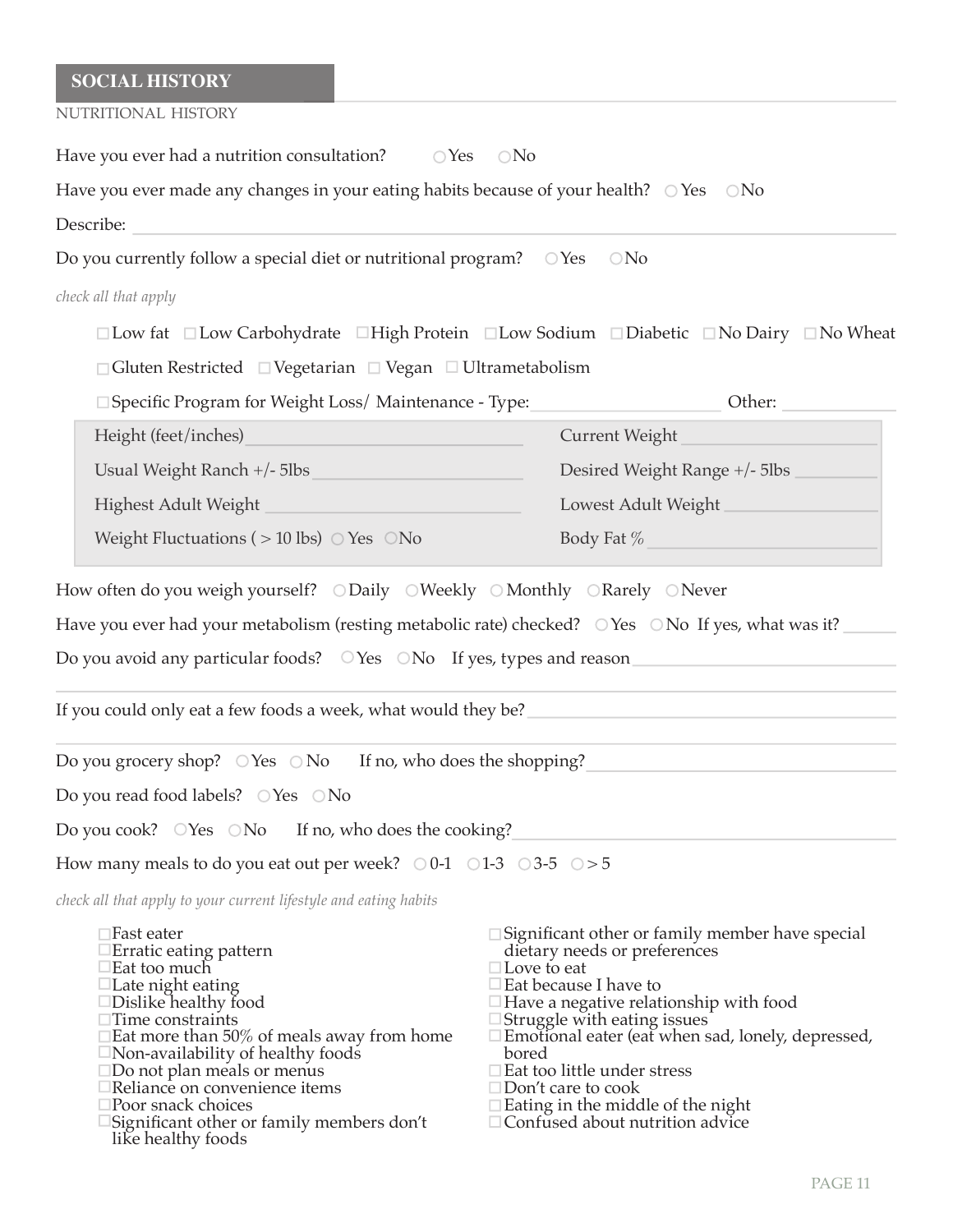### **SMOKING**

Currently Smoking?  $\bigcirc$  Yes  $\bigcirc$  No How many years? Packs per day: Attempts to quit: Previously Smoking: How many years? Packs per day: Second Hand smoke exposure?  $\bigcirc$  Yes  $\bigcirc$  No alcohol intake How many drinks currently per week? *(1 drink = 5 ounces wine, 12 oz beer, 1.5 oz spirits)*  $\bigcirc$  **None**  $\bigcirc$  1-3  $\bigcirc$  4-6  $\bigcirc$  7-10  $\bigcirc$  > 10 If "none" skip to other substances Previous alcohol intake?  $\circ$  Yes (  $\circ$  Mild  $\circ$  Moderate  $\circ$  High)  $\circ$  None Have you ever been told you should cut down your alcohol intake?  $\bigcirc$  Yes  $\bigcirc$  No Do you get annoyed when people ask you about your drinking?  $\bigcirc$  Yes  $\bigcirc$  No Do you ever feel guilty about your alcohol consumption?  $\bigcirc$  Yes  $\bigcirc$  No Do you notice a tolerance to alcohol (can you "hold" more than others)?  $\bigcirc$  Yes  $\bigcirc$  No Have you ever been unable to remember what you did during a drinking episode?  $\bigcirc$  Yes  $\bigcirc$  No Do you get into arguments or physical fights when you have been drinking?  $\bigcirc$  Yes  $\bigcirc$  No Have you ever been arrested or hospitalized because of drinking?  $\bigcirc$  Yes  $\bigcirc$  No Have you ever thought about getting help to control or stop your drinking?  $\circ$  Yes  $\circ$  No other substances Caffeine intake:  $\bigcirc$ Yes  $\bigcirc$ No Cups/day:  $\Box$  Coffee/  $\Box$  Tea  $\bigcirc$  1  $\bigcirc$  2-4  $\bigcirc$  > 4 a day Caffeinated Sodas or Diet Sodas Intake:  $\bigcirc$  Yes  $\bigcirc$  No 12 -ounce can/bottle/day  $\circ$  1  $\circ$  2-4  $\circ$  > 4 a day List favorite type: *ex: Diet Coke, Pepsi, etc.* Are you currently using any recreational drugs?  $\bigcirc$  Yes  $\bigcirc$  No Type: Have you ever used IV or inhaled recreational drugs  $\bigcirc$  Yes  $\bigcirc$  No

### **EXCERCISE**

Current Excercise Program: *Activity (list type, number of sessions/week amd duration of activity)*

| Activity                               | <b>Type</b> | Frequency (per week) | Duration in Minutes |
|----------------------------------------|-------------|----------------------|---------------------|
| Cardio/ Aerobics                       |             |                      |                     |
| <b>Stretching</b>                      |             |                      |                     |
| Strength                               |             |                      |                     |
| Other (yoga, pilates, gyrotonics, etc) |             |                      |                     |
| Sports or Leisure Activities           |             |                      |                     |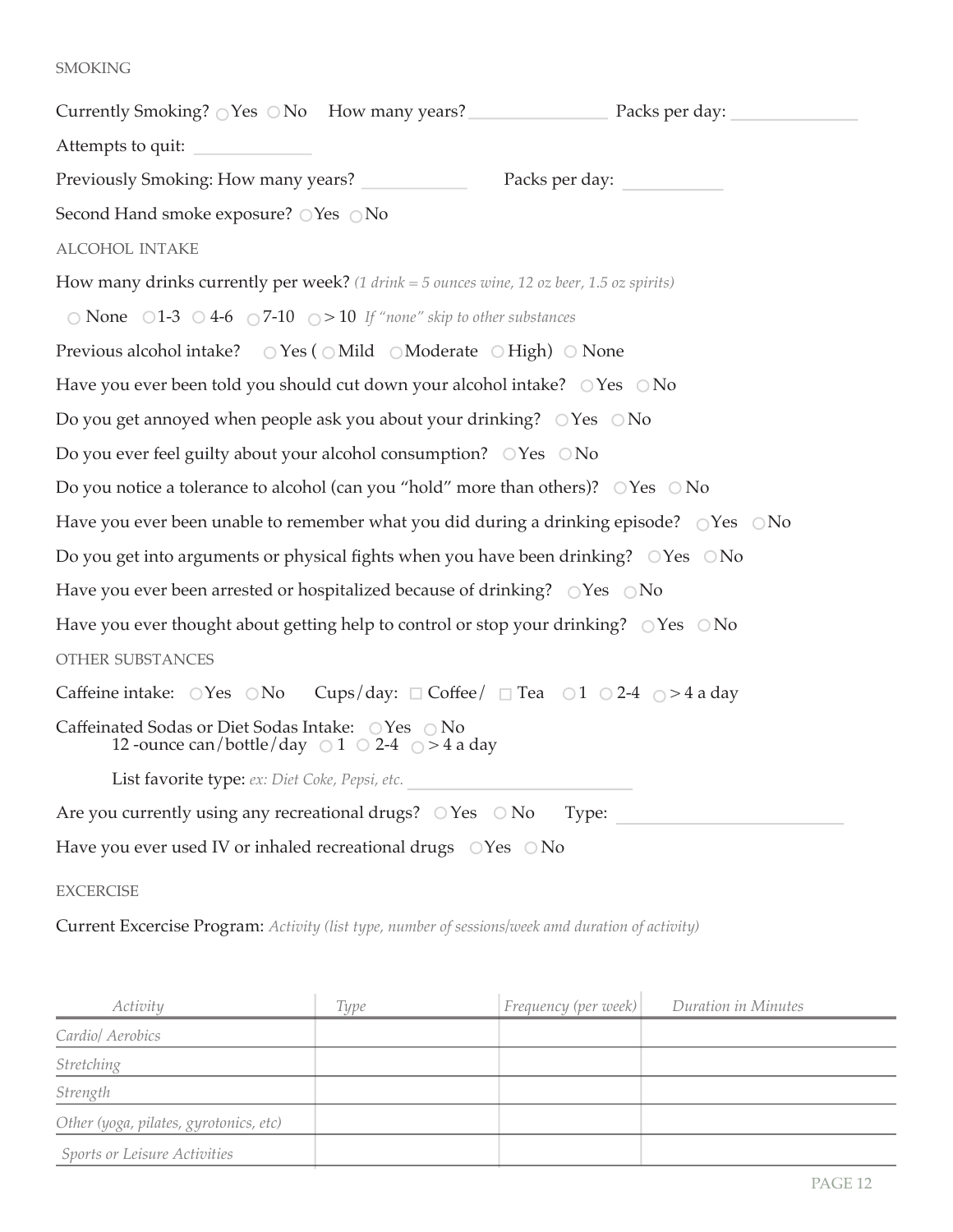Rate your level of motivation for including excercise in your life:  $\circ$  Low  $\circ$  Medium  $\circ$  High

List problems that limit activity:

Do you feel unusually fatigued after excercise?  $\circ$  Yes  $\circ$  No

If yes, please describe:

Do you usually sweat when excercising?  $\bigcirc$  Yes  $\bigcirc$  No psychosocial Do you feel significantly less vital than you did a year ago?  $\circ$  Yes  $\circ$  No Are you happy?  $\bigcirc$  Yes  $\bigcirc$  No Do you feel your life has meaning and purpose?  $\circ$  Yes  $\circ$  No Do you believe stress is presently reducing the quality of your life?  $\bigcirc$  Yes  $\bigcirc$  No Do you like the work you do?  $\circ$  Yes  $\circ$  No Have you ever experience major losses in your life?  $\circ$  Yes  $\circ$  No Do you spend the majority of your time and money to fulfill responsibilities and obligations?  $\bigcirc$  Yes  $\bigcirc$  No Would you describe your experience as a child in your family as happy and secure?  $\bigcirc$  Yes  $\bigcirc$  No stress/coping Have you ever sought counseling?  $\bigcirc$  Yes  $\bigcirc$  No Are you currently in therapy?  $\bigcirc$  Yes  $\bigcirc$  No Describe: Do you feel you have an excessive amount of stress in your life?  $\circ$  Yes  $\circ$  No Do you feel you can easily handle the stress in your life?  $\circ$  Yes  $\circ$  No Daily Stressors: Rate on a scale of 1 - 10 Work Family Social Finances Health Other Do you practice meditation or relaxation technique?  $\bigcirc$ Yes  $\bigcirc$ No How often? Check all that apply:  $\Box$  Yoga  $\Box$ Meditation  $\Box$  Imagery  $\Box$  Breathing  $\Box$  Tai Chi  $\Box$  Prayer  $\Box$  Other: Have you ever been abused, a victim of a crime or experienced a significant trauma?  $\circ$  Yes  $\circ$  No sleep/rest Average number of hours you sleep per night:  $\circ$  > 10  $\circ$  8-10  $\circ$  6-8  $\circ$  < 6 Do you have trouble falling asleep?  $\circ$  Yes  $\circ$  No Do you feel rested upon awakening?  $\circ$  Yes  $\circ$  No Do you have problems with insomnia?  $\circ$  Yes  $\circ$  No Do you snore?  $\bigcirc$  Yes  $\bigcirc$  No Do you use sleeping aids?  $\circ$  Yes  $\circ$  No Explain: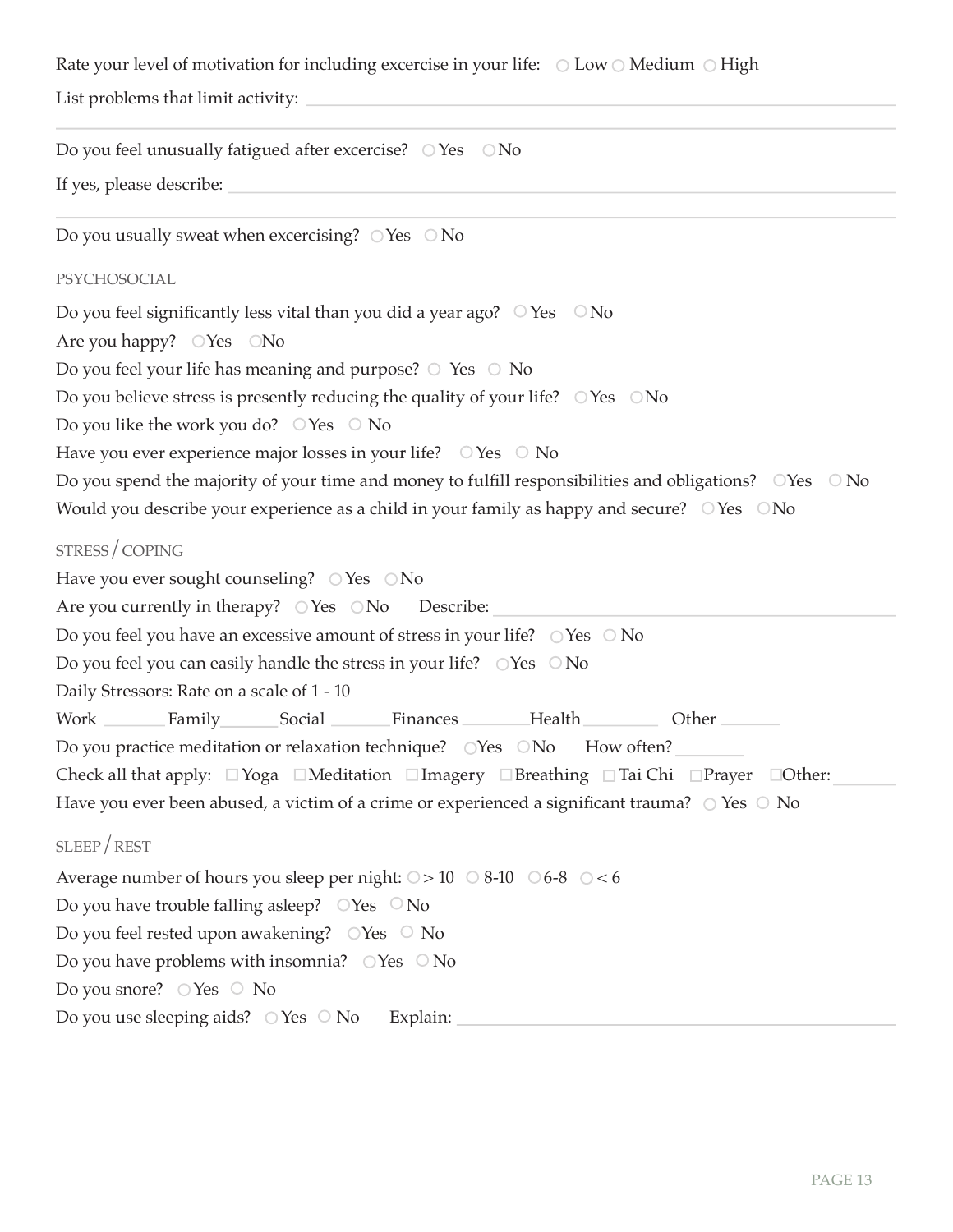## $ROLES / RELATIONSHIP$

|               |  |  | Marital status: Single Married Divorced Gay/Lesbian Long Term Partnership Widow |  |
|---------------|--|--|---------------------------------------------------------------------------------|--|
| List Children |  |  |                                                                                 |  |

| Child's Name                                                   | Age | Gender                                                                                          |
|----------------------------------------------------------------|-----|-------------------------------------------------------------------------------------------------|
|                                                                |     |                                                                                                 |
|                                                                |     |                                                                                                 |
|                                                                |     |                                                                                                 |
|                                                                |     |                                                                                                 |
|                                                                |     |                                                                                                 |
| Who is living in your Household? Number<br><b>Names</b>        |     |                                                                                                 |
| Their Employment/Occupation:                                   |     |                                                                                                 |
| Resources for Emotional Support?                               |     |                                                                                                 |
| check all that apply:<br>$\Box$ Partner                        |     | $\Box$ Spouse $\Box$ Family $\Box$ Friends $\Box$ Religious/ Spiritual $\Box$ Pets $\Box$ Other |
| Are you satisfied with your sex life?<br>Yes<br>N <sub>o</sub> |     |                                                                                                 |

| How well have things been going for you? | Very Well | Fine | Poorly | Does Not Apply |
|------------------------------------------|-----------|------|--------|----------------|
| At School                                |           |      |        |                |
| In your job                              |           |      |        |                |
| In your social life                      |           |      |        |                |
| With close friends                       |           |      |        |                |
| With sex                                 |           |      |        |                |
| With your attitude                       | n.        |      |        | J.             |
| With your boyfriend/ girlfriend          |           |      |        | ┙              |
| With your children                       |           |      |        |                |
| With your parents                        |           |      |        |                |
| With your spouse                         |           |      |        |                |
| Overall                                  |           |      |        |                |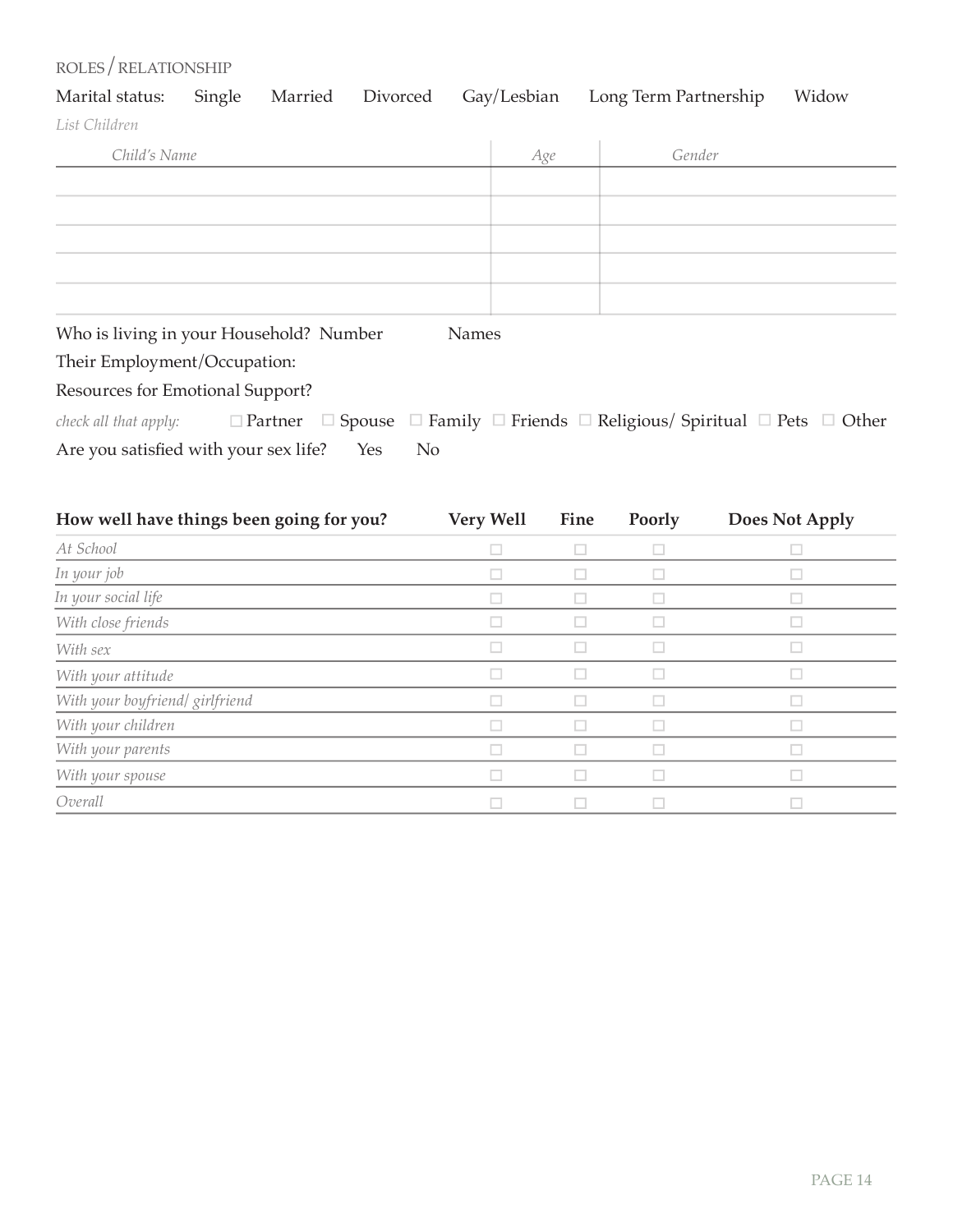## **ENVIRONMENTAL AND DETOXIFICATION ASSESSMENT**

| Do you have any known adverse food reactions or sensitivities? $\circ$ Yes $\circ$ No                                                                                                                                         |
|-------------------------------------------------------------------------------------------------------------------------------------------------------------------------------------------------------------------------------|
| If yes, describe symptoms:<br>the control of the control of the control of the control of the control of the control of                                                                                                       |
| $\bigcirc$ No                                                                                                                                                                                                                 |
| Do you have an adverse reaction to caffeine? OYes ONo                                                                                                                                                                         |
| When you drink caffeine do you feel: $\bigcirc$ Irritable or Wired $\bigcirc$ Aches and Pains                                                                                                                                 |
| Do you adversely react to? Check all that apply                                                                                                                                                                               |
| $\Box$ Monosodium glutamate (MSG) $\Box$ Aspartame (Nutrasweet) $\Box$ Caffeine $\Box$ Bananas $\Box$ Garlic<br>$\Box$ Onion                                                                                                  |
| □Cheese □Citrus foods □Chocolate □Alcohol □Red Wine                                                                                                                                                                           |
| $\square$ Sulfite containing foods (wine, dried fruit, salad bars) $\square$ Preservatives (ex. sodium benzoate)                                                                                                              |
| $\Box$ Other                                                                                                                                                                                                                  |
| Which of these significantly affect you? Check all that apply                                                                                                                                                                 |
| □ Cigarette Smoke □ Perfunes/Colognes □ Auto Exhaust Fumes □ Other                                                                                                                                                            |
| In your work or home environment, are you exposed to: □ Chemicals □ Electromagnetic Rediation □ Mold                                                                                                                          |
| Have you ever turned yellow (jaundiced)? OYes ONo                                                                                                                                                                             |
| Have you ever been told you have Gilber's syndrome or a liver disorder? OYes ONo                                                                                                                                              |
|                                                                                                                                                                                                                               |
| Do you have a known history of significant exposure to any harmful chemicals such as the following:                                                                                                                           |
| $\Box$ Herbicides $\Box$ Insecticides (frequent visits of exterminator) $\Box$ Pesticides $\Box$ Organic Solvents                                                                                                             |
| □ Heavy Metals □ Other National Account of the Second Library Metals → Details → National Account of the Second Library Second Library Second Library Second Library Second Library Second Library Second Library Second Libr |
|                                                                                                                                                                                                                               |
| Do you dry clean your clothes frequently? $\circ$ Yes $\circ$ No                                                                                                                                                              |
| Do you or have you lived or worked in a damp or moldy environment or had other mold exposures? OYesONo                                                                                                                        |

Do you have any pets or farm animals?  $\circ$  Yes  $\circ$  No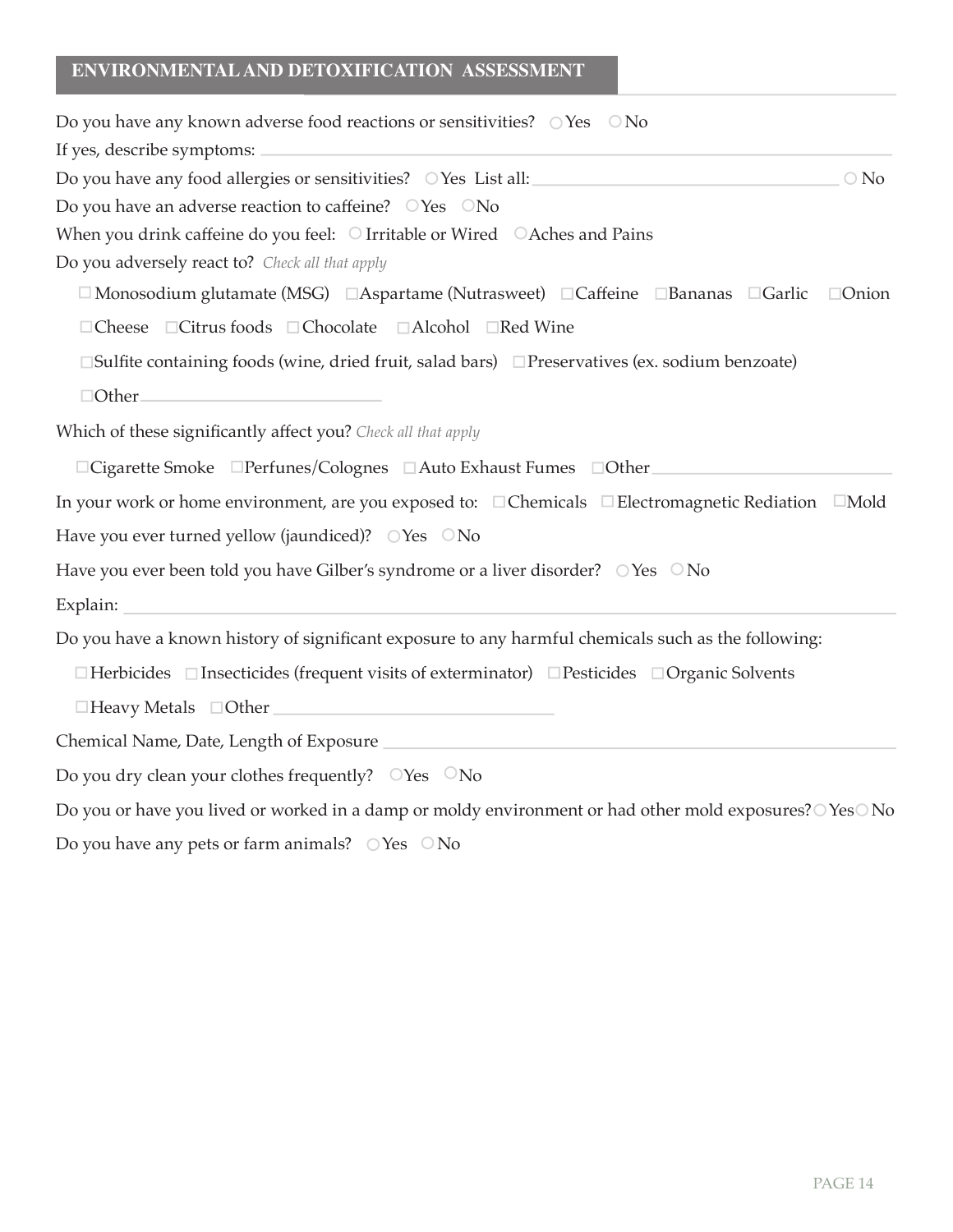*Please check all current symptoms occurring or present in the past 6 months.*

- 
- 
- 
- 
- 
- 
- 
- 
- 
- 
- 
- 

- 
- 
- 
- 
- 
- 
- 
- 
- 
- 
- Hearing Problems *(Yellow Eyes or Skin)*
	-
	-
	-
	- $\square$  Sensitivity to Loud Noises  $\square$  Bulimia  $\square$  Mucus in Stools  $\square$  Mucus in Stools  $\square$  Periodontal Disease  $\square$  Periodontal Disease Vision problems *(other than glasses)* Can't Gain Weight Periodontal Disease
	-
	-
	-

# ■ Poor Appetite<br>■ Salt Cravings<br>■ Carbohydrate

Back Muscle Spasm  $\Box$  Sweet Cravings (*candy, cookies, cakes*)<br>Calf Cramps  $\Box$  Chocolate Cravings Calf Cramps  $\Box$  Chocolate Cravings Chest Tightness  $\Box$  Calfeine Dependent Chest Tightness Caffeine Dependent Foot Cramps **□Joint Deformity**<br>□Joint Pain  $\Box$  Joint Redness<br> $\Box$  Joint Stiffness  $\Box$  Joint Stiffness<br>  $\Box$  Muscle Pain  $\Box$  Bloating of: Muscle Pain Bloating of: Muscle Spasms Lower Abdomen Muscle Stiffness Whole Abdomen **Example 18 Decimalisation** Bloating after meals and Decimalism Decimalism Decimalism Decimalism Decimalism Decim<br>■ Blood in Stools □ Around Eyes Blood in Stools<br>□ Arms Or Legs Burping  $\Box$ Muscle Weakness Canker Sores<br>  $\Box$ Neck Muscle Spasm Cancel Cold Sores  $\Box$ Neck Muscle Spasm<br> $\Box$ Tendonitis Tendonitis Constipation  $\square$ TMJ Problems

- **GENERAL MOOD/NERVES**<br>  $\Box$ Cold Hands & Feet  $\Box$ Agoraphobia  $\Box$ Dentures w/Poor Chewing  $\Box$ Cold Intolerance  $\Box$ Anxiety  $\Box$ Diarrhea □ Fatigue  $\Box$  Concentrating  $\Box$  Excess Flatulence/Gas<br>□ Fever  $\Box$  Fissures □ Fever With Balance<br>■ Flushing Thinking Thinking Thinking Thinking Thinking Flushing With Thinking Foods "Repeat" *(Reflux)*  $\square$ With Judgement  $\square$  Gas  $\square$  With Speech  $\square$  Heartburn Night Waking With Speech Heartburn  $\Box$  With Memory ■ No Dream Recall **Indigestion** Indigestion Indigestion<br>
Fainting Indigestion<br>
Fearfulness Indigent Abdominal Pain **head is the Community Section Section 2**<br> **head** Irritability<br> **headedness**<br> **headedness**<br> **headedness**<br> **headedness**<br> **headedness** <u>□Light-headedness</u><br>□Numbness Intolerance to:  $\Box$ Distorted Sense of Smell  $\Box$ Numbness<br> $\Box$ Distorted Taste  $\Box$ Other Phobias Distorted Taste Other Phobias All Dairy Products Ear Fullness Panic Attacks Wheat Ear Pain Paranoia Gluten (wheat, Rye, Barley) Ear Ringing/Buzzing Seizures Corn □ Lid Margin Redness Suicidal Thoughts Suicidal Thoughts Suicidal Thoughts Suicidal Thoughts Suicidal Thoughts Suicidal Thoughts Suicidal Thoughts Suicidal Thoughts Suicidal Thoughts Suicidal Thoughts Suicidal Thoughts Su Eye Crusting Tingling Fatty Foods
- $\square$  Eye Pain  $\square$  Tremor/Trembling  $\square$  Hearing Loss  $\square$  Visual Hallucinations  $\square$  Hearing Loss  $\square$  Visual Hallucinations  $\square$  Liver Disease/Jaundice

- 
- 
- 
- 
- 
- 
- 
- 
- **musculoskeletal** Carbohydrate Cravings
	-
	-
	-

- 
- □ Anal Spasms<br>□ Bad Teeth
- 
- -
	-
	-
- 
- 
- 
- 
- 
- □ Cracking at Corner of Lips<br>□ Cramps
	-

Low Body Temperature Auditory Hallucinations Alternating Diarrhea and Daytime Sleepiness Black-out Constipation Difficulty Falling Asleep Depression Difficulty Swallowing Early Waking Difficulty: Dry Mouth

- 
- 
- 
- 
- 
- 
- 
- 
- 
- Hearing Problems (*Yellow Eyes or Skin)*<br>■ Headache **eating and EATING**<br>■ Migraine **eating and Eating and Eating and EATING** and Eating and Eating and Eating and Eating and Eating and E
	- Migraine Binge Eating Lower Abdominal Pain
		-
		-
		-
- Macular Degeneration  $\Box$  Can't Lose Weight  $\Box$  Sore Tongue<br>  $\Box$  Vitreous Detatchment  $\Box$  Can't Maintain Healthy Weight  $\Box$  Strong Stool Odor  $\Box$  Poor Appetite  $\Box$  Undigested Food in Stool
	-